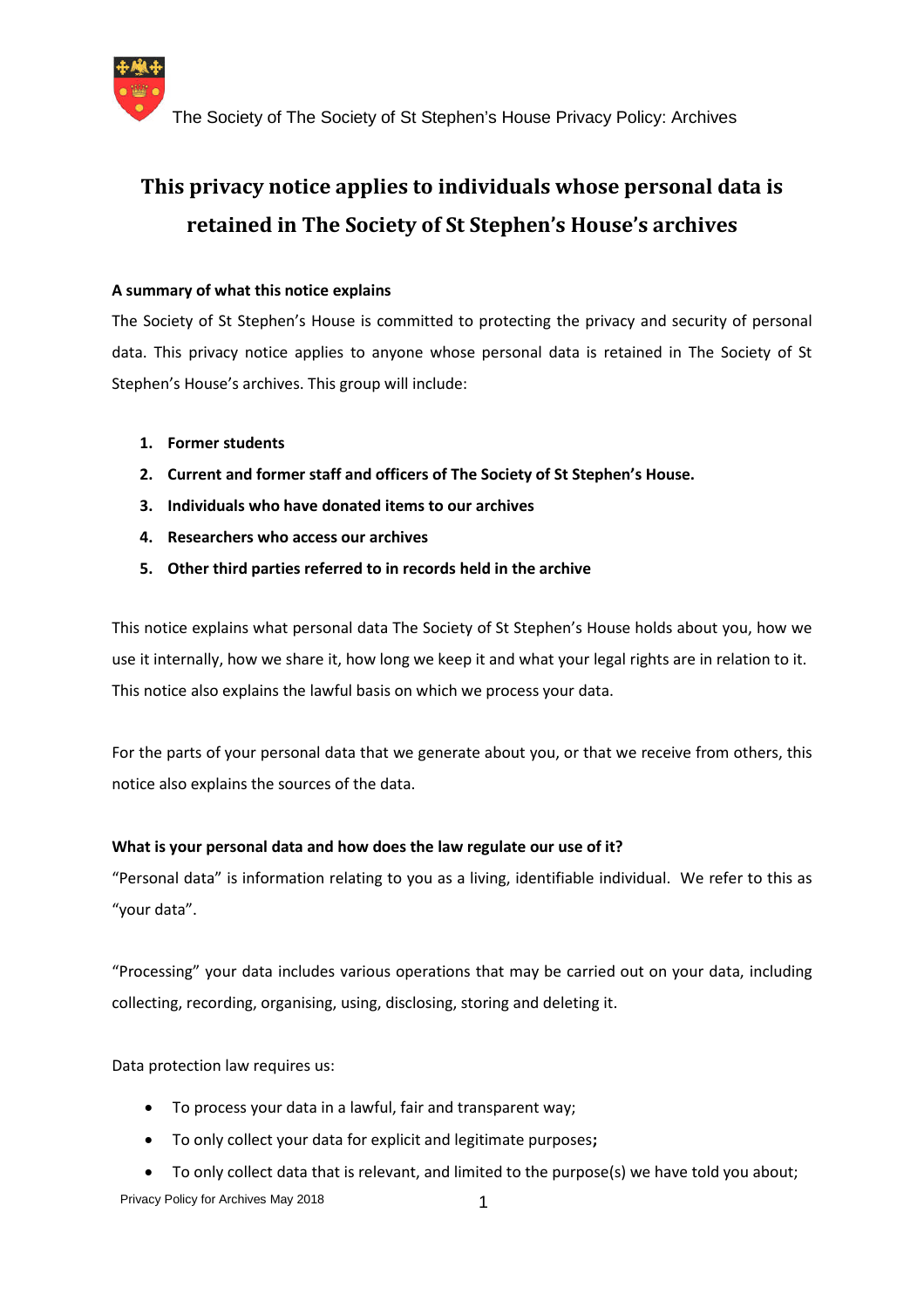

- To ensure that your data is accurate and up to date;
- To ensure that your data is only kept as long as necessary for the purpose(s) we have told you about;
- To ensure that appropriate security measures are used to protect your data.

# **The Society of St Stephen's House's Contact Details**

If you need to contact us about your data, please contact: dpo@ssho.ox.ac.uk

# **Data that you provide to us and the possible consequences of you not providing it**

If you as a researcher do not provide your data (such as your name and contact details), you may not be allowed to access the archive.

# **Other sources of your data**

Apart from the data that you provide to us, the data we hold about you may have been obtained from our staff, students, the University of Oxford, donors to our archives or other third parties.

#### **The lawful basis on which we process your data**

The law requires that we provide you with information about the lawful basis on which we process your personal data, and for what purposes. The data we hold will generally have been obtained for other purposes originally and the law permits The Society of St Stephen's House to retain lawfully obtained data for the purposes of archiving in the public interest, for historical or scientific research purposes or for statistical purposes. The law provides further safeguards that such processing must (a) not be likely to cause substantial damage or substantial distress to you or another individual; and/or (b) must not be carried out for the purposes of measures or decisions with respect to you or another individual, unless the purposes for which the processing is necessary include the purposes of approved medical research.

In addition, the College (or a third party such as researchers or donors of archive material) will typically also have a legitimate interest in processing data for such purposes, provided your interests and fundamental rights do not override those interests.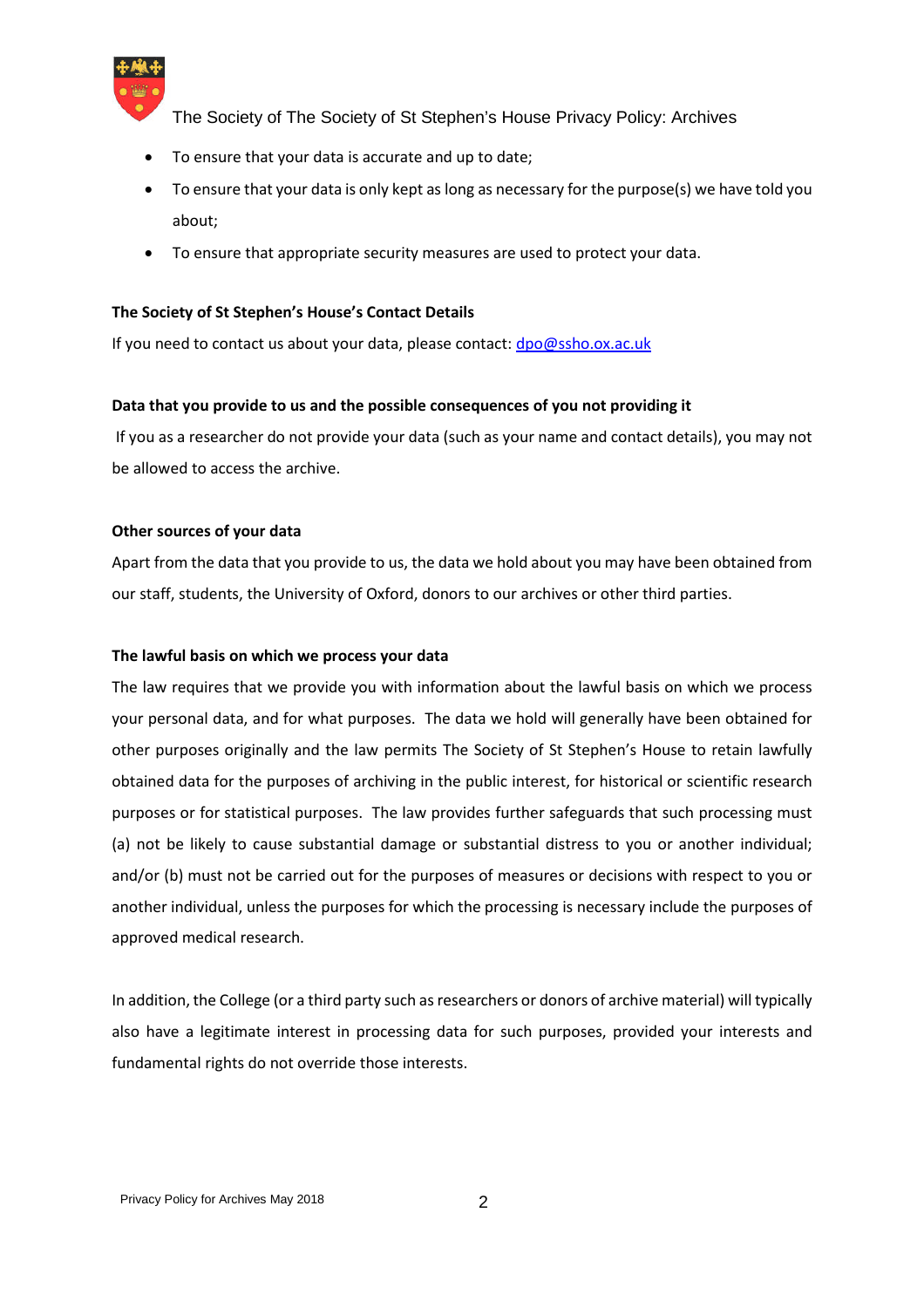

*How we apply further protection in the case of "Special Categories" of personal data*

"Special categories" of particularly sensitive personal data require higher levels of protection. We need to have further justification for collecting, storing and using this type of personal data. The Special Categories of personal data consist of data revealing:

- racial or ethnic origin;
- political opinions;
- religious or philosophical beliefs;
- trade union membership.

They also consist of the processing of:

- genetic data;
- biometric data for the purpose of uniquely identifying someone;
- data concerning health;
- data concerning someone's sex life or sexual orientation.

We may process special categories of personal data in the following circumstances:

- With your explicit written consent; or
- Where it is necessary in the substantial public interest, in particular:
	- o is necessary for the purposes of the prevention or detection of an unlawful act, must be carried out without the consent of the data subject so as not to prejudice those purposes; or
	- o for equal opportunities monitoring;
- Where the processing is necessary for archiving purposes in the public interest, or for scientific or historical research purposes, or statistical purposes, subject to further safeguards for your fundamental rights and interests specified in law. The safeguards are that the processing must (a) not be likely to cause substantial damage or substantial distress to you or another individual; and/or (b) must not be carried out for the purposes of measures or decisions with respect to you or another individual, unless the purposes for which the processing is necessary include the purposes of approved medical research. In addition, the processing must also be in the public interest.

We have in place an appropriate policy document and/or other safeguards which we are required by law to maintain when processing such data.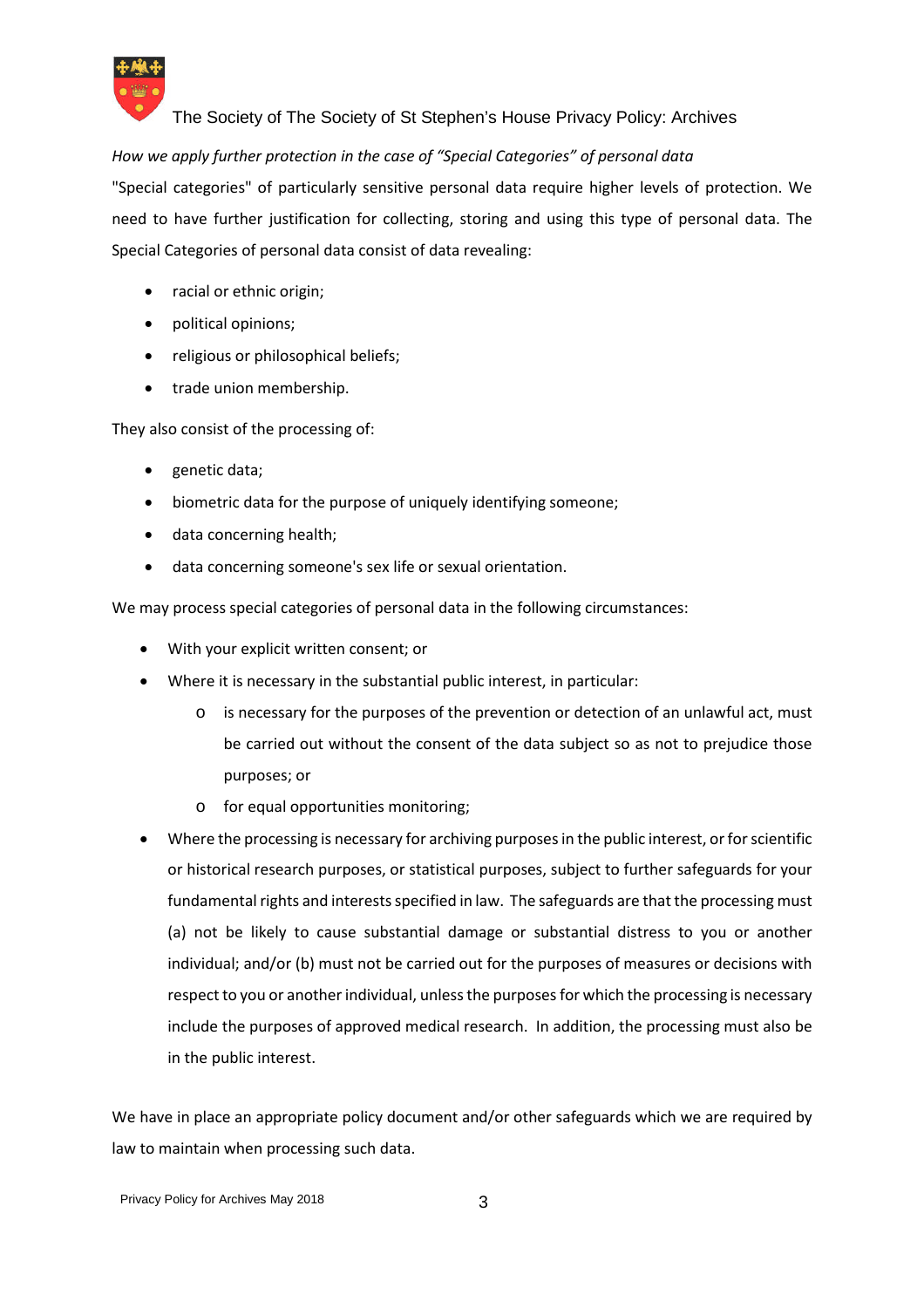

Less commonly, we may process this type of data where it is needed in relation to legal claims or where it is needed to protect your vital interests (or someone else's vital interests) and you are not capable of giving your consent, or where you have already made the information public.

# *Criminal convictions and allegations of criminal activity*

Similar legal controls apply to data relating to criminal convictions and allegations of criminal activity. We may process such data on the same grounds as those identified for "special categories" referred to above.

# **Details of our processing activities, including our lawful basis for processing**

We have prepared a detailed table setting out the processing activities that we undertake, the source of the data, the reasons why we process it, how long we keep it and the lawful basis we rely on (in addition to the lawful basis on which we originally collected the data).

The table includes detailed information about how and why we process various categories of data, and the related lawful basis including the legitimate interest that The Society of St Stephen's House has in processing in its archives:

- Student files including dates of attendance, course of study and outcome of their studies, results of College examinations ("collections"), University examinations, and College and University assessments, awards, scholarships and prizes conferred, applications (e.g. UCAS forms and references), academic and disciplinary records. These files may include information about a former student's personal life including their health, family circumstances, ethnicity, sexuality, political opinions, religious or philosophical beliefs, criminal convictions or allegations, gender, background, family circumstances and/or financial circumstances. The Society of St Stephen's House has a legitimate interest in processing such data for the purposes of research and its archive in the public interest. The Society of St Stephen's House also considers that it is in the public interest to process special category and/or criminal convictions or allegations data for such purposes.
- Extracts from staff records consisting of employee name, dates of employment, role(s) and reason(s) for departure (including for example retirement, new employment or dismissal), staff photograph, records of references given.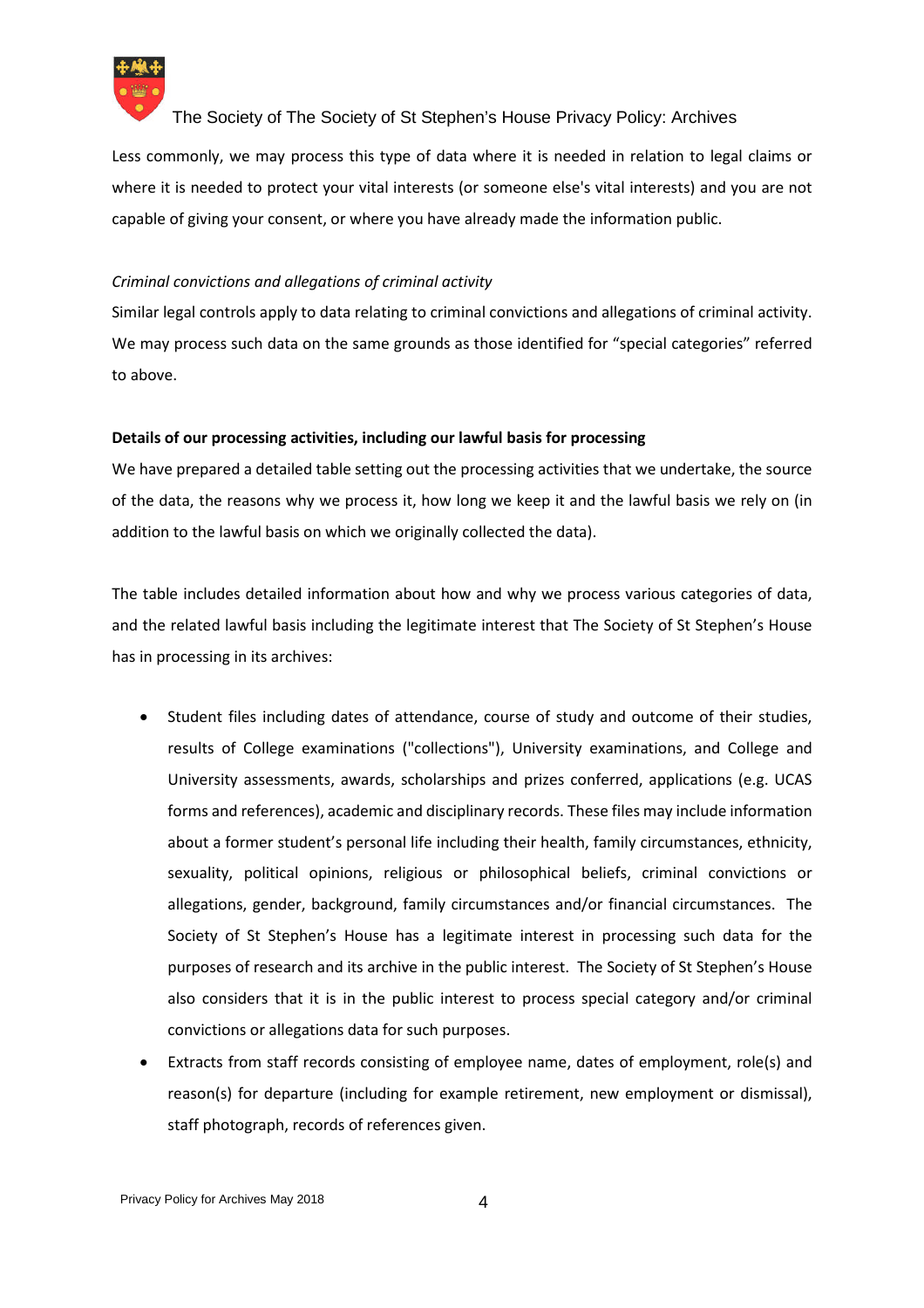

- Other administrative records of the The Society of St Stephen's House, for example Governing Body and committee records. Such records may include the personal data of College staff where they are mentioned in Governing Body minutes, for example.
- Other material collected by or donated to our archive

#### **How we share your data and the safeguards we apply to such sharing**

We will not sell your data to third parties. We will only share it with third parties if we are allowed or required to do so by law. Our archives may be consulted by researchers, with our permission and subject to such restrictions or safeguards as the College may need to apply.

All our third party service providers are required to take appropriate security measures to protect your personal information in line with our policies, and are only permitted to process your personal data for specific purposes in accordance with our instructions. We do not allow our third party providers to use your personal data for their own purposes.

#### **Sharing your data outside the European Union**

The law provides various further safeguards where data is transferred outside of the EU. We may transfer your data outside the European Union, but only for the purposes of research and provided either:

- There is a decision of the European Commission that the level of protection of personal data in the recipient country is adequate; or
- Appropriate safeguards are in place to ensure that your data is treated in accordance with UK data protection law, for example through the use of standard contractual clauses; or
- There is an applicable derogation in law which permits the transfer in the absence of an adequacy decision or an appropriate safeguard.

#### **Automated decision-making**

We do not envisage that any decisions will be taken about you based solely on automated means, however we will notify you in writing if this position changes.

#### **How long we keep your data**

Privacy Policy for Archives May 2018 As your data is being processed for the purposes of archiving and historical research, we will keep it until the data is no longer required for this purpose. In practice, this means your data is likely to be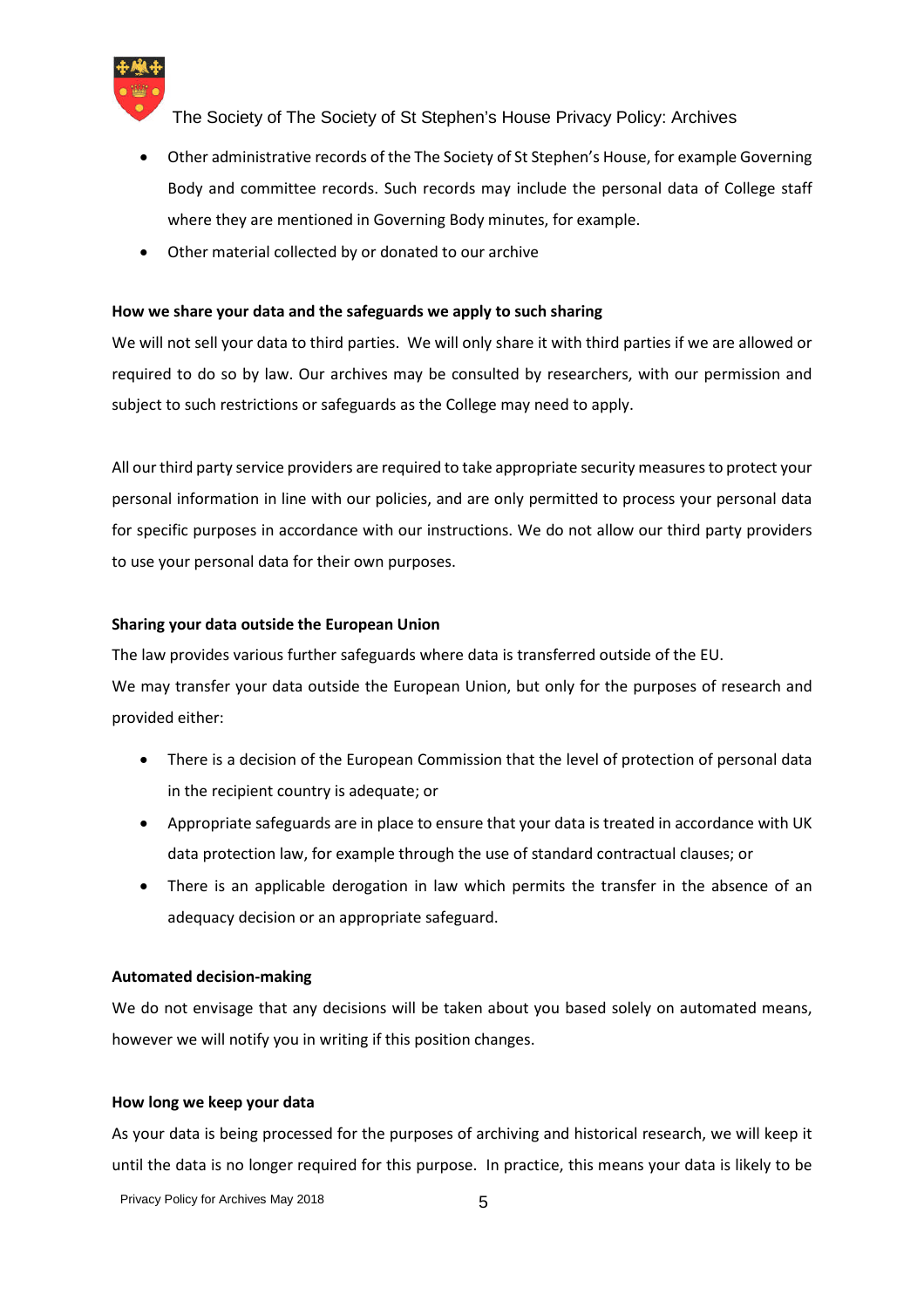

retained permanently. However, if you believe our processing this data will cause you substantial damage or substantial distress, please contact dpo@ssho.ox.ac.uk so that we may consider whether it is appropriate for us to continue processing it, and/or whether further safeguards may be applied to our processing of the data.

#### **Your legal rights over your data**

Subject to certain conditions set out in UK data protection law, you have:

- The **right to request access** to a copy of your data, as well as to be informed of various information about how your data is being used;
- The **right to have any inaccuracies in your data corrected**, which may include the right to have any incomplete data completed;
- The **right to have your personal data erased** in certain circumstances;
- The **right to have the processing of your data suspended**, for example if you want us to establish the accuracy of the data we are processing.
- The right to receive a **copy of data you have provided to us**, and have that transmitted to another data controller (for example, another University or College).
- The **right to object to any direct marketing** (for example, email marketing or phone calls) by us, and to require us to stop such marketing.
- The **right to object to the processing of your information** if we are relying on a "legitimate interest" for the processing or where the processing is necessary for the performance of a task carried out in the public interest. The lawful basis for any particular processing activity we carry out is set out in our detailed table of processing activities
- The **right to object to any automated decision-making** about you which produces legal effects or otherwise significantly affects you.
- Where the lawful basis for processing your data is **consent**, you have the **right to withdraw your consent at any time**. When you tell us you wish to exercise your right, we will stop further processing of such data. This will not affect the validity of any lawful processing of your data up until the time when you withdrew your consent. You may withdraw your consent by contacting Stephen's House's Data Protection officer

Privacy Policy for Archives May 2018 6 Further guidance on your rights is available from the Information Commissioner's Office (https://.ico.org.uk/). You may also wish to contact the The Society of St Stephen's House's Data Protection Officer dpo@ssho.ox.ac.uk if you are considering how or whether to exercise your rights.